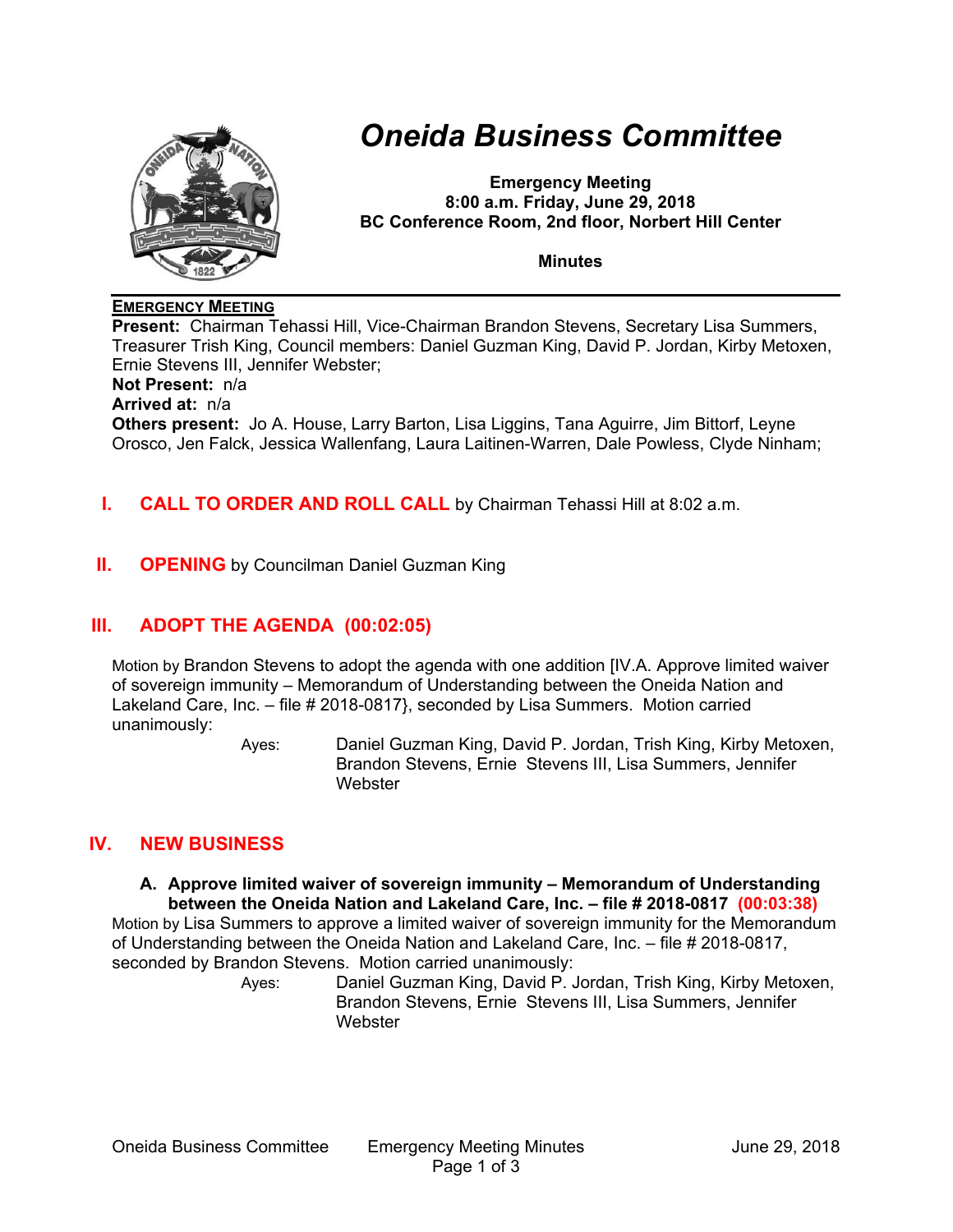# **V. GENERAL TRIBAL COUNCIL**

### **A. Petitioner Gladys Dallas – \$5,000 Per Capita payment**

#### **1. Adopt OBC Position (00:06:55)**

Sponsor: Lisa Summers, Secretary

Motion by Lisa Summers to adopt the Oneida Business Committee position regarding the Gladys Dallas petition calling for a special [General Tribal Council] meeting with the topic of a \$5,000 per capita payment paid within in 45 days, seconded by Brandon Stevens. Motion carried unanimously:

Ayes: Daniel Guzman King, David P. Jordan, Trish King, Kirby Metoxen, Brandon Stevens, Ernie Stevens III, Lisa Summers, Jennifer **Webster** 

Motion by Lisa Summers to that the special General Tribal Council meeting request petition submitted by Gladys Dallas with the proposed topic of a \$5000 per capita payment within 45 days, shall not be presented to the General Tribal Council in accordance with adopted Oneida Business Committee position dated today, June 29, 2018, seconded by Ernie Stevens III. Motion carried unanimously:

| Aves:           | Daniel Guzman King, David P. Jordan, Trish King, Kirby Metoxen,<br>Brandon Stevens, Ernie Stevens III, Lisa Summers, Jennifer |
|-----------------|-------------------------------------------------------------------------------------------------------------------------------|
| For the record: | Webster<br>Tehassi Hill stated I support and approve the correspondence and                                                   |
|                 | decision by the Oneida Business Committee regarding this                                                                      |
|                 | petition process.                                                                                                             |

Motion by Lisa Summers to that the Secretary coordinate a mail out to tribal members on the "GTC Mail" list serve, and to include three items: 1) a cover memo from the Secretary, presenting the material; 2) the Oneida Business Committee position adopted today; and 3) the draft Oneida Business Committee minutes from today's meeting so that the membership can see the motions made today, seconded by Jennifer Webster. Motion carried unanimously:

Ayes: Daniel Guzman King, David P. Jordan, Trish King, Kirby Metoxen, Brandon Stevens, Ernie Stevens III, Lisa Summers, Jennifer Webster

Motion by Lisa Summers to rescind the May 9, 2018, Oneida Business Committee decision to hold the Radisson for July 30, 2018, seconded by Kirby Metoxen. Motion carried unanimously:

Ayes: Daniel Guzman King, David P. Jordan, Trish King, Kirby Metoxen, Brandon Stevens, Ernie Stevens III, Lisa Summers, Jennifer **Webster** 

**B. Move Frank Vandehei Petition to tentative GTC meeting date of August 27, 2018 (00:10:53)**

Sponsor: Lisa Summers, Secretary

Motion by Lisa Summers to move Frank Vandehei Petition to the tentative General Tribal Council meeting date of August 27, 2018, seconded by Jennifer Webster. Motion carried unanimously: Ayes: Daniel Guzman King, David P. Jordan, Trish King, Kirby Metoxen, Brandon Stevens, Ernie Stevens III, Lisa Summers, Jennifer **Webster**